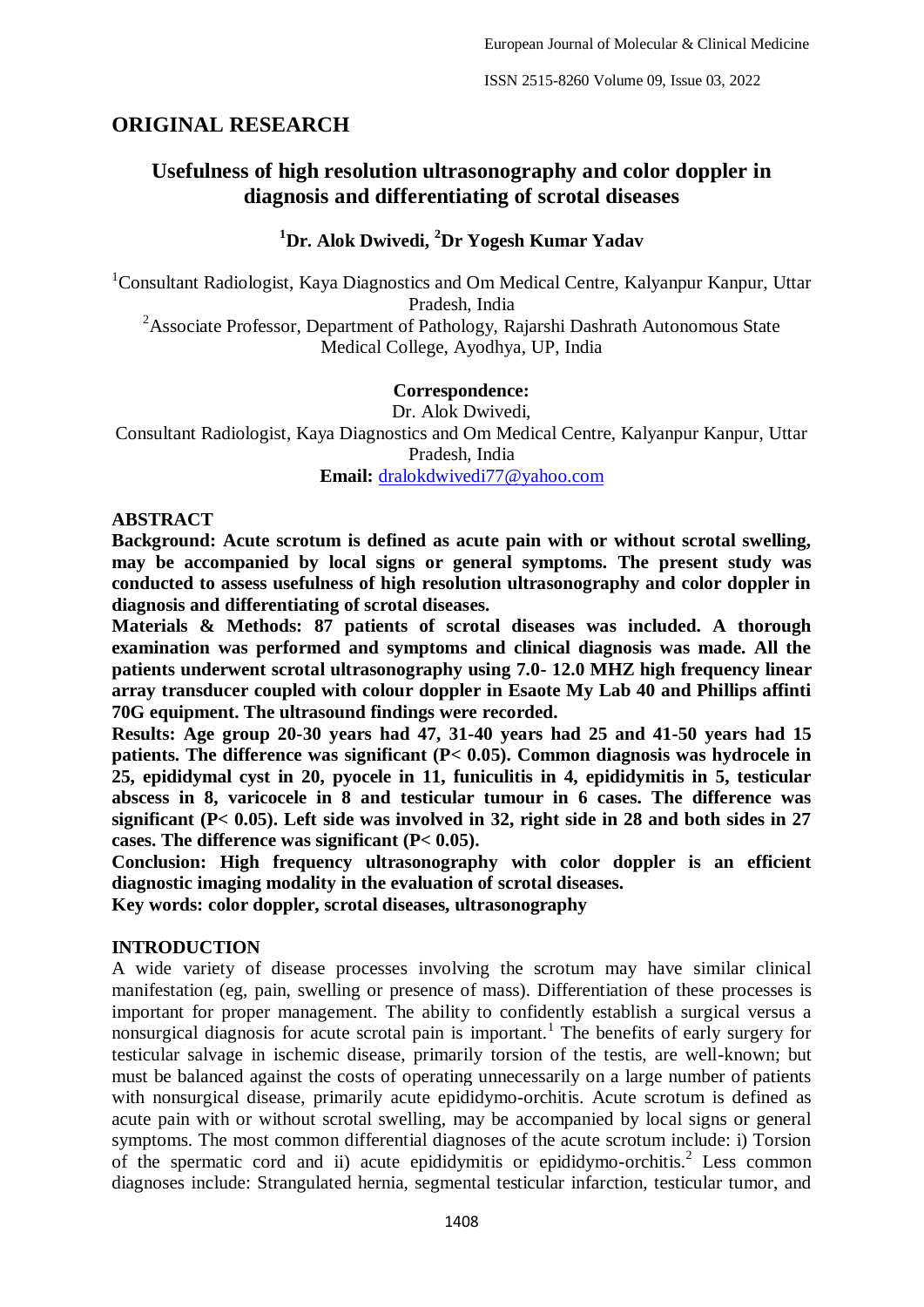idiopathic scrotal edema. This appropriate discussion, however, will be limited to patients with acute pain who have no history of trauma and no history of a mass before the onset of pain. There is, however, overlap in the clinical presentation of the different causes of acute scrotal pain. Imaging in clinically equivocal cases may lead to an early diagnosis of testicular torsion, and thus, decrease the number of unnecessary surgeries.<sup>3</sup>

High resolution ultrasonography (US) combined with colour Doppler ultrasonography (CDUS) has become the imaging modality of choice for evaluating scrotal diseases. Ultra sound with Color Doppler, Magnetic resonance imaging, testicular angiography and radioisotope studies are now first line of investigations used mainly to investigate various scrotal pathologies. The development of sonogram with high frequency linear transducer and color Doppler is an important mile stone in evaluating scrotal pathologies.<sup>4</sup> Computed tomography exposes testicles to the radiation and MRI is not so easily available. So ultrasound with color Doppler is best suited for evaluation of scrotal pathologies. It is simple, non-invasive, reproducible, widely available, relatively inexpensive investigation that does not expose the testis to radiation.<sup>5</sup> The present study was conducted to assess usefulness of high resolution ultrasonography and color doppler in diagnosis and differentiating of scrotal diseases.

### **MATERIALS & METHODS**

The present study comprised of 87 patients of scrotal diseases. The consent was obtained from all enrolled patients.

Data such as name, age etc. was recorded. A thorough examination was performed and symptoms and clinical diagnosis was made. All the patients underwent scrotal ultrasonography using 7.0- 12.0 MHZ high frequency linear array transducer coupled with colour doppler in Esaote My Lab 40 and Phillips affinti 70G equipment. The ultrasound findings were analyzed.

Data thus obtained were subjected to statistical analysis. P value  $\langle 0.05 \rangle$  was considered significant.

## **RESULTS**

#### **Table I Distribution of patients**

| Age group (years) | Number   P value |      |  |
|-------------------|------------------|------|--|
| 20-30             |                  | 0.05 |  |
| $31-40$           |                  |      |  |
| 41-50             | 15               |      |  |

Table I shows that age group 20-30 years had 47, 31-40 years had 25 and 41-50 years had 15 patients. The difference was significant (P< 0.05).

#### **Table II USG diagnosis of scrotal lesions**

| <b>Diagnosis</b>          | <b>Number</b> | P value |
|---------------------------|---------------|---------|
| Hydrocele                 | 25            | 0.01    |
| Epididymal cyst           | 20            |         |
| Pyocele                   | 11            |         |
| Funiculitis               |               |         |
| Epididymitis              | 5             |         |
| <b>Testicular abscess</b> |               |         |
| Varicocele                |               |         |
| Testicular tumour         |               |         |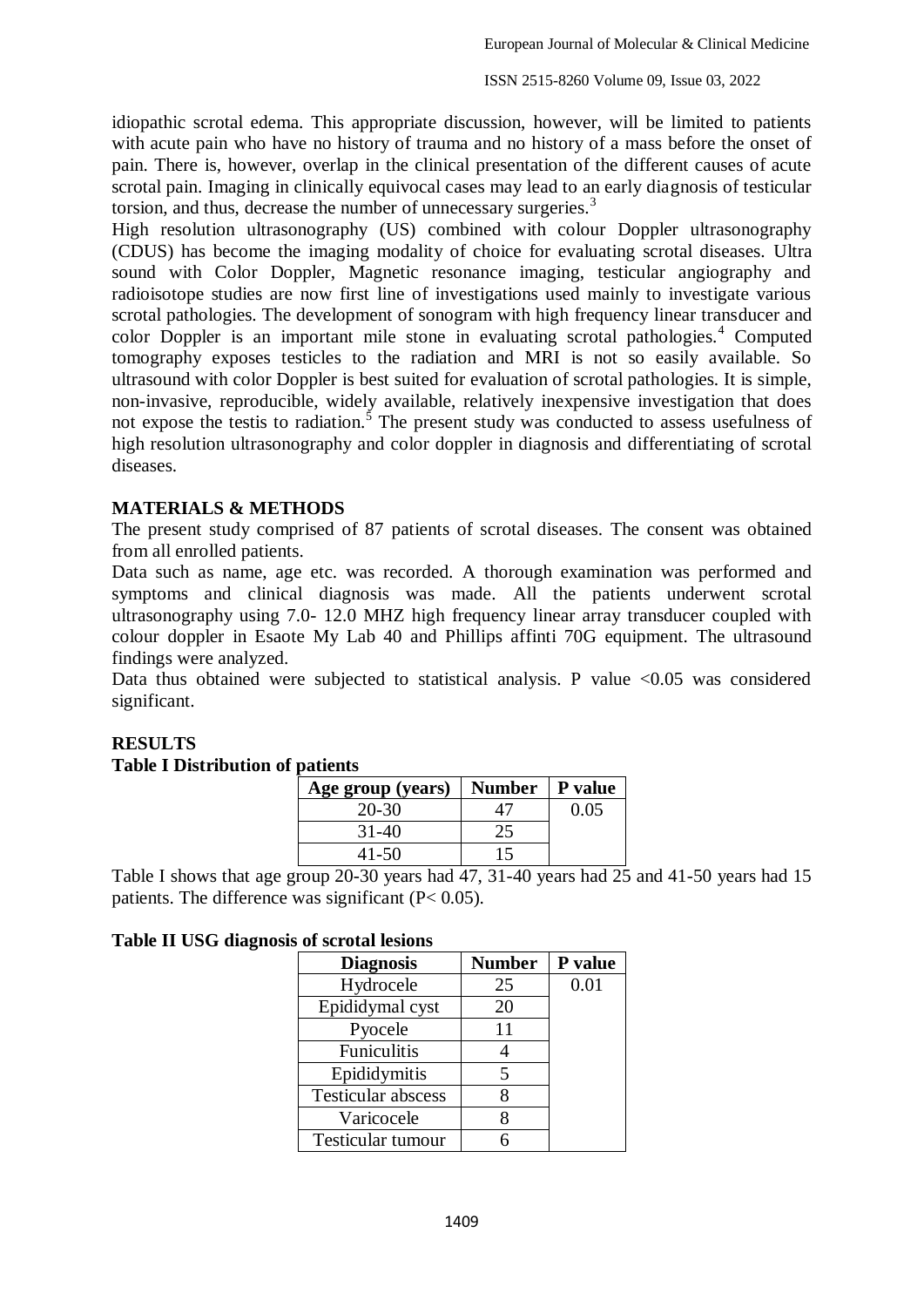ISSN 2515-8260 Volume 09, Issue 03, 2022

Table II, graph I shows that common diagnosis was hydrocele in 25, epididymal cyst in 20, pyocele in 11, funiculitis in 4, epididymitis in 5, testicular abscess in 8, varicocele in 8 and testicular tumour in 6 cases. The difference was significant (P< 0.05).



#### **Graph I USG diagnosis of scrotal lesions**

#### **Table III Assessment of side of lesions**

| <b>Side</b> | <b>Number</b> | P value |
|-------------|---------------|---------|
| Left        | 32            | 0.91    |
| Right       | 28            |         |
| <b>Both</b> | 77 I          |         |

Table III, graph II shows that left side was involved in 32, right side in 28 and both sides in 27 cases. The difference was significant (P< 0.05).

**Graph II Assessment of side of lesions**

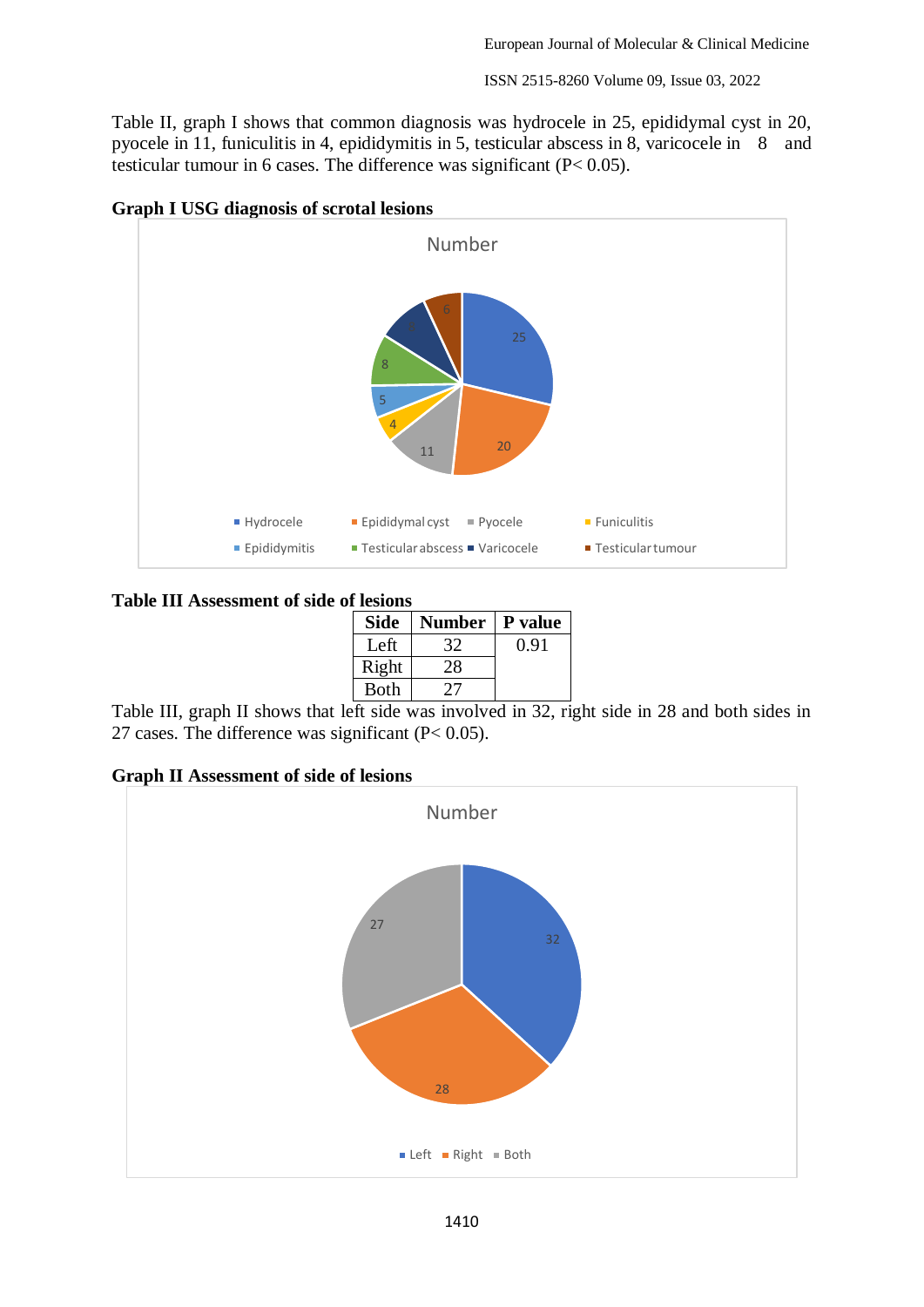ISSN 2515-8260 Volume 09, Issue 03, 2022

### **DISCUSSION**

Scrotal abnormalities can be divided into two main complaints, which are scrotal pain and mass. Causes of scrotal pain include inflammation (epididymitis, epididymo-orchitis, abscess), testicular torsion, testicular trauma, and testicular cancer.<sup>6</sup> Prompt diagnosis is required to differentiate surgically correctable lesions from abnormalities that can be adequately treated by medical therapy alone.<sup>7</sup> Clinical symptoms and physical examination are often not enough for definite diagnosis due to pain and swelling that limit an accurate palpation of the scrotal contents. Imaging in clinically equivocal cases may lead to an early diagnosis of testicular torsion, and thus, decrease the number of unnecessary surgeries.<sup>8</sup> There is no definite protocol of acute scrotum screening for the primary care physicians to follow. Early detection of testicular torsion through color doppler is the only means to reduce the burden of morbidity.<sup>9</sup> The present study was conducted to assess usefulness of high resolution ultrasonography and color doppler in diagnosis and differentiating of scrotal diseases.

We found that age group 20-30 years had 47, 31-40 years had 25 and 41-50 years had 15 patients. Thinyu et  $al^{10}$  determined the role of ultrasonography in diagnosis of scrotal disorders. The presentation symptoms were divided into three groups including scrotal pain, painless scrotal mass or swelling, and others. Surgery was performed in 32 patients. Of 144 patients, 110 had clinical follow-up and constituted the material of this study. The patients ranged in age from 13 to 82 years (mean 38.6 years). Of 110 patients, 84 (76.4%) presented with scrotal pain, 21 (19%) had painless scrotal mass or swelling and 5 (4.5%) had other symptoms. Of the 84 patients with scrotal pain, 52 had infection, 4 had testicular torsion, 7 had testicular trauma, 10 had varicocele, 4 had hydrocele, 1 had epididymal cyst, 1 had scrotal sac and groin metastases, and 5 had unremarkable results. Of the 21 patients who presented with painless scrotal mass or swelling, 18 had extra-testicular lesions and 3 had intratesticular lesions. All the extra-testicular lesions were benign. Of the 3 intratesticular lesions, one was due to tuberculous epididymo-orchitis, one was non-Hodgkin's lymphoma, and one was metastasis from liposarcoma. Of the 5 patients who presented with other symptoms, 4 had undescended testes, and 1 had gynaecomastia. US gave incorrect diagnosis in only one patient with scrotal pain.

We found that common diagnosis was hydrocele in 25, epididymal cyst in 20, pyocele in 11, funiculitis in 4, epididymitis in 5, testicular abscess in 8, varicocele in 8 and testicular tumour in 6 cases. Agrawal et  $al<sup>11</sup>$  included 50 patients was conducted who were referred with history of acute scrotal pain. Color doppler sonography yielded a positive and negative predictive value (PPV and NPV) of 100% each for torsion, whereas, 93.9 and 70.6% for epididymoorchitis, respectively; a sensitivity and specificity of 100% for torsion, whereas, for epididymo-orchitis it was found to be 86.1 and 85.7%, respectively. In cases of incomplete or early torsion, some residual perfusion may be detected leading to false-negative results. Authors concluded that color Doppler sonography can reliably rule out testicular torsion and can thus help in avoiding unnecessary surgical explorations. Hence, it can significantly improve outcome and decrease morbidity of patient. It is an accurate, rapid, non-expensive, nonionizing, important adjunct to clinical assessment of scrotum.

We found that left side was involved in 32, right side in 28 and both sides in 27 cases. Prasad et al<sup>12</sup> evaluated various scrotal pathologies using ultrasonography and describe the role of High resolution ultrasound and colour doppler in their diagnosis and differentiation. The 100 patients with clinical features of scrotal diseases were include in this study. All the patients included in the study underwent scrotal ultrasonography using 7.0- 12.0 MHZ high frequency linear array transducer coupled with Colour Doppler in Esaote My Lab 40 and Phillips affinti 70G equipments. The patients most commonly involved were those belonging to the age group of 30 to 40 years (38%). The least number of patients belonged to the age group of 0-